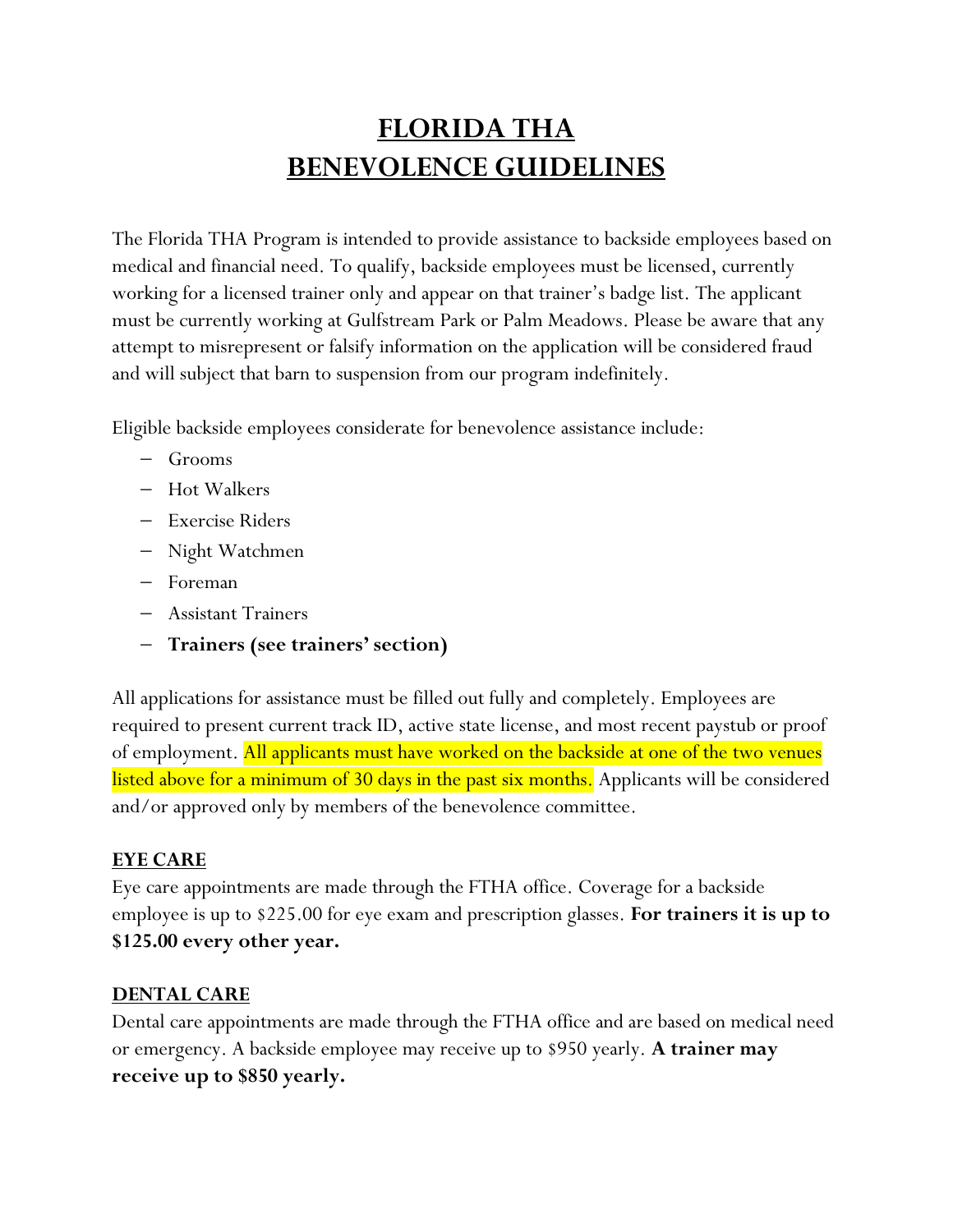#### **MEDICAL**

Chaplain Tom LaPointe will assist those with more serious medical issues by helping to enroll them in the Broward County Health system.

## **PRESCRIPTIONS**

All paid prescriptions submitted to the Benevolence Committee for consideration are 50% reimbursable up to \$750 per year to the person upon committee approval.

#### **FUNERAL ASSISTANCE**

A currently licensed person (or immediate family, which includes mother/father, wife/husband, child, sister/brother, in the event of a death of a licensed person) may receive monetary assistance upon approval from the FTHA and Gulfstream Park through the Board of Relief Fund available at Gulfstream Park.

## **KENT STIRLING SCHOLARSHIP PROGRAM**

Those eligible include the following and their immediate dependents: Children of Floridalicensed trainers, assistant trainers, foremen, grooms, exercise riders, hot walkers, and night watchmen. The family **MUST** reside in the state of Florida full-time. Prove of residency is required.

At present the scholarships are available for undergraduate/graduate students. Household income may not exceed \$75,000 annually except under burdensome financial circumstances of the applicant or his/her family as determined by the Committee. Funds are sent directly to the educational institution. For those students in a four (4) year university or graduate program, allocation is \$4,000 and for community college and trade school it is \$2,000 per year.

## **OTHER BENEVOLENCE**

The benevolence committee may, by majority vote, award a benevolence request under special extenuating circumstances not listed in the above parameters.

Please do not hesitate to apply if you feel your circumstances warrant consideration.